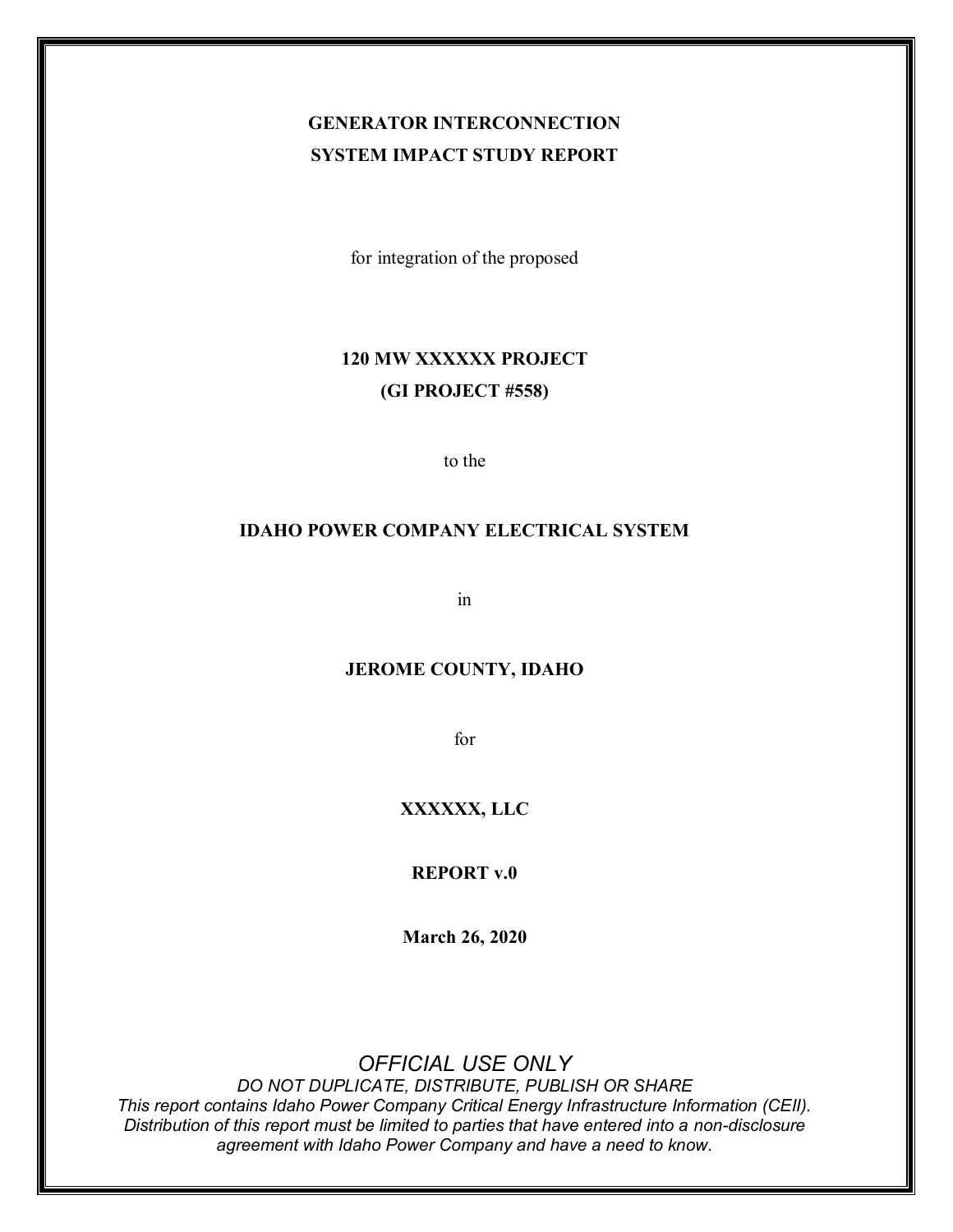## **Table of Contents**

| 1.0 |     |  |  |  |  |  |  |
|-----|-----|--|--|--|--|--|--|
| 2.0 |     |  |  |  |  |  |  |
| 3.0 |     |  |  |  |  |  |  |
| 4.0 |     |  |  |  |  |  |  |
| 5.0 |     |  |  |  |  |  |  |
| 6.0 |     |  |  |  |  |  |  |
|     | 6.1 |  |  |  |  |  |  |
|     | 6.2 |  |  |  |  |  |  |
|     | 6.3 |  |  |  |  |  |  |
|     | 6.4 |  |  |  |  |  |  |
|     | 6.5 |  |  |  |  |  |  |
|     | 6.6 |  |  |  |  |  |  |
| 7.0 |     |  |  |  |  |  |  |
| 8.0 |     |  |  |  |  |  |  |
| 9.0 |     |  |  |  |  |  |  |
|     |     |  |  |  |  |  |  |
|     |     |  |  |  |  |  |  |
|     |     |  |  |  |  |  |  |
|     |     |  |  |  |  |  |  |

*OFFICIAL USE ONLY*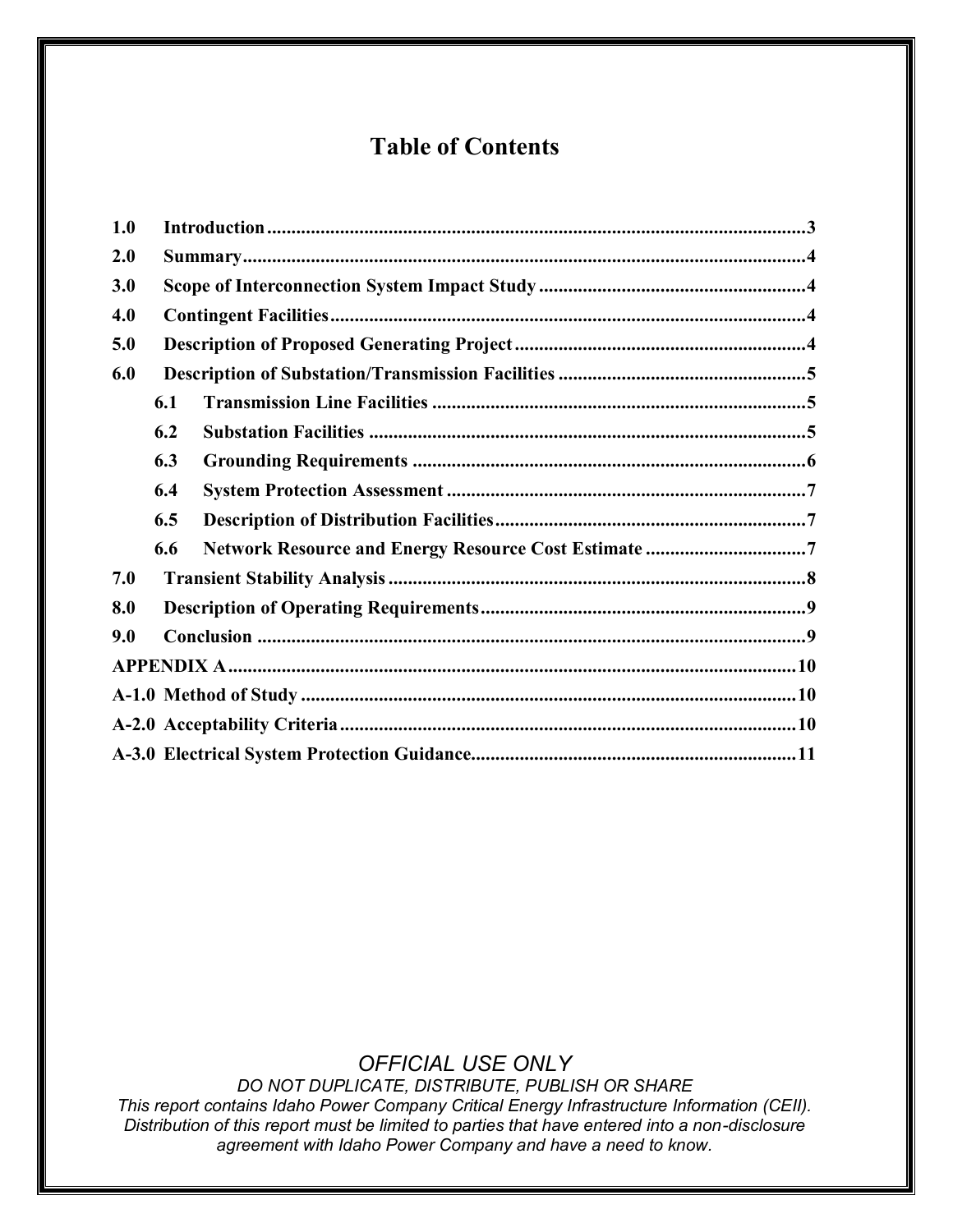#### <span id="page-2-0"></span>**1.0 Introduction**

XXXXXX, LLC has contracted with Idaho Power Company (IPCO) to perform a Generator Interconnection System Impact Study (SIS) for the integration of the proposed 120 MW XXXXXX Park (Project). The Project location (~ coordinates XXXX N, XXXX W) is in the IPCO Southern Region in Jerome County, Idaho. The Project has been assigned an IPCO Generation Interconnect (GI) queue number 558 (GI #558). The Project has chosen in the System Impact Study to be studied as both an Energy Resource (ER) Interconnection Service and a Network Resource (NR) Interconnection Service.

The specific Point Of Interconnection (POI) studied is a new 138 kV two breaker substation inserting the Project into the existing IPCO owned 138 kV XXXXXX Transmission Line approximately 3.5 miles south of the XXXX Substation.

This report documents the basis for and the results of this SIS for the GI #558 Generation Interconnection Customer. The report describes the proposed project, the determination of interconnection requirements and estimated costs for integration in to the IPCO transmission system. This report satisfies the SIS requirements of the Idaho Power Tariff.

### *OFFICIAL USE ONLY*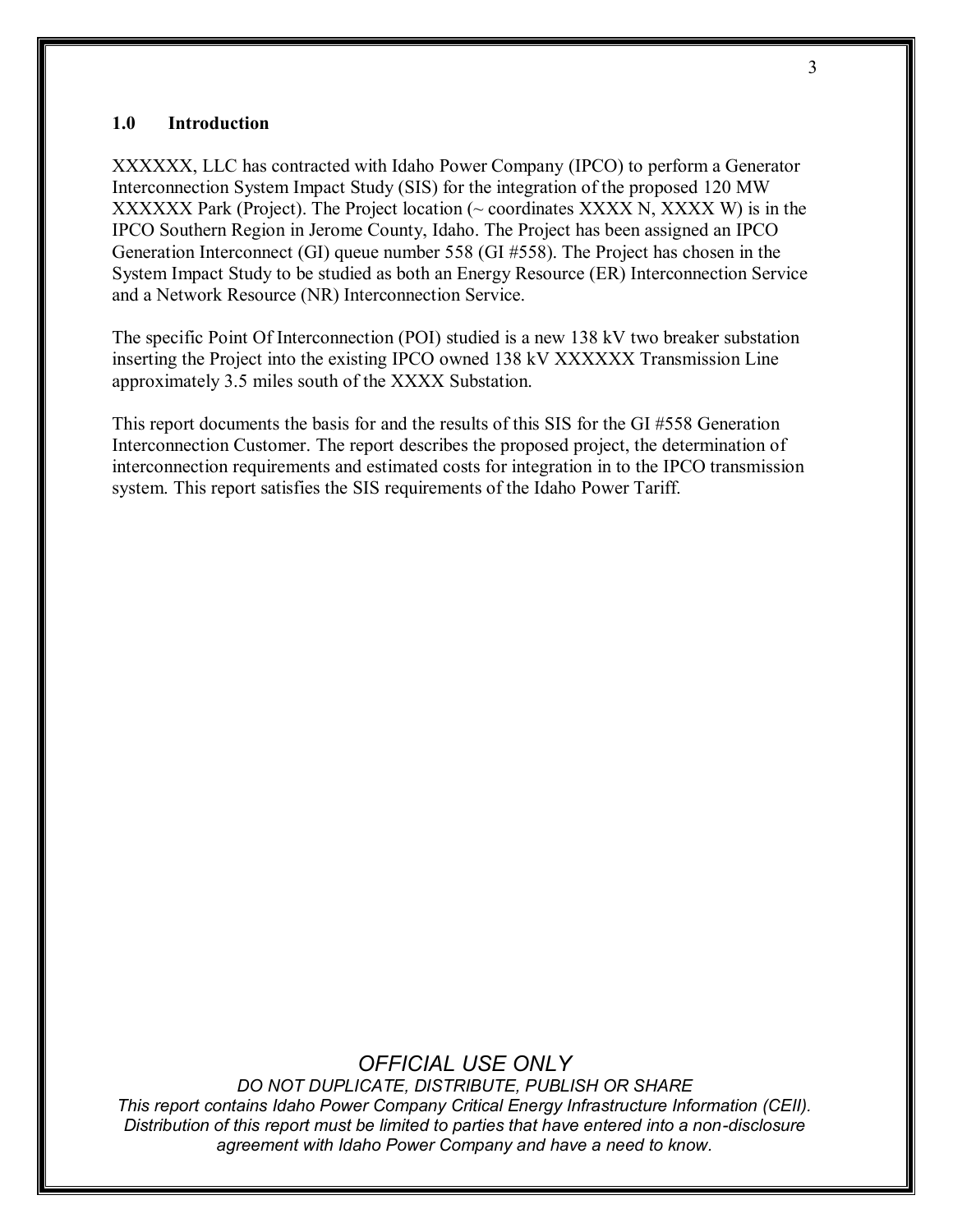### <span id="page-3-0"></span>**2.0 Summary**

The impact to the IPCO transmission system of interconnecting the 120 MW XXXXXX Park, GI #558, to XXXXXX 138 kV line was evaluated.

The following is for information purposes only and does not convey Transmission Service.

The studies performed to date have not identified any system upgrades beyond that needed to electrically connect the Project; therefore, the cost estimates for Network Resource (NR) and Energy Resource (ER) Interconnection Services are equal. The total preliminary cost estimate to interconnect the XXXXXX Park, GI #558, to Idaho Power's 138 kV system between XXXX and XXXX substations is **\$4,131,710**.

The estimate includes 20% contingency and 10% overhead costs. These are cost estimates only and final charges to the customer will be based on the actual construction costs incurred. It should be noted that the preliminary cost estimates do not include the cost of the customer's owned equipment.

IPCO estimates it will require approximately 36 months to design, procure, and construct the facilities described in this report following the execution of a Generation Interconnection Agreement. The schedule will be further developed and optimized during the Facility Study should the generation interconnection customer choose to move to that study phase of the interconnection process.

### <span id="page-3-1"></span>**3.0 Scope of Interconnection System Impact Study**

This SIS was performed in accordance with IPCO Standard Generator Interconnection Procedures, evaluating the impact of interconnecting the Project to the IPCO transmission system. The scope of the SIS is detailed in the System Impact Study Agreement.

### <span id="page-3-2"></span>**4.0 Contingent Facilities**

The Project's NR or ER service is not contingent on upgrades associated with senior queued projects.

### <span id="page-3-3"></span>**5.0 Description of Proposed Generating Project**

XXXXXX Park, GI #558, proposes to interconnect to the Idaho Power transmission system at 138 kV with a total injection of 120 MW (maximum project output). The POI is assumed to be a new 138 kV class substation inserted in the IPCO 138 kV XXXXXX Transmission line.

## *OFFICIAL USE ONLY*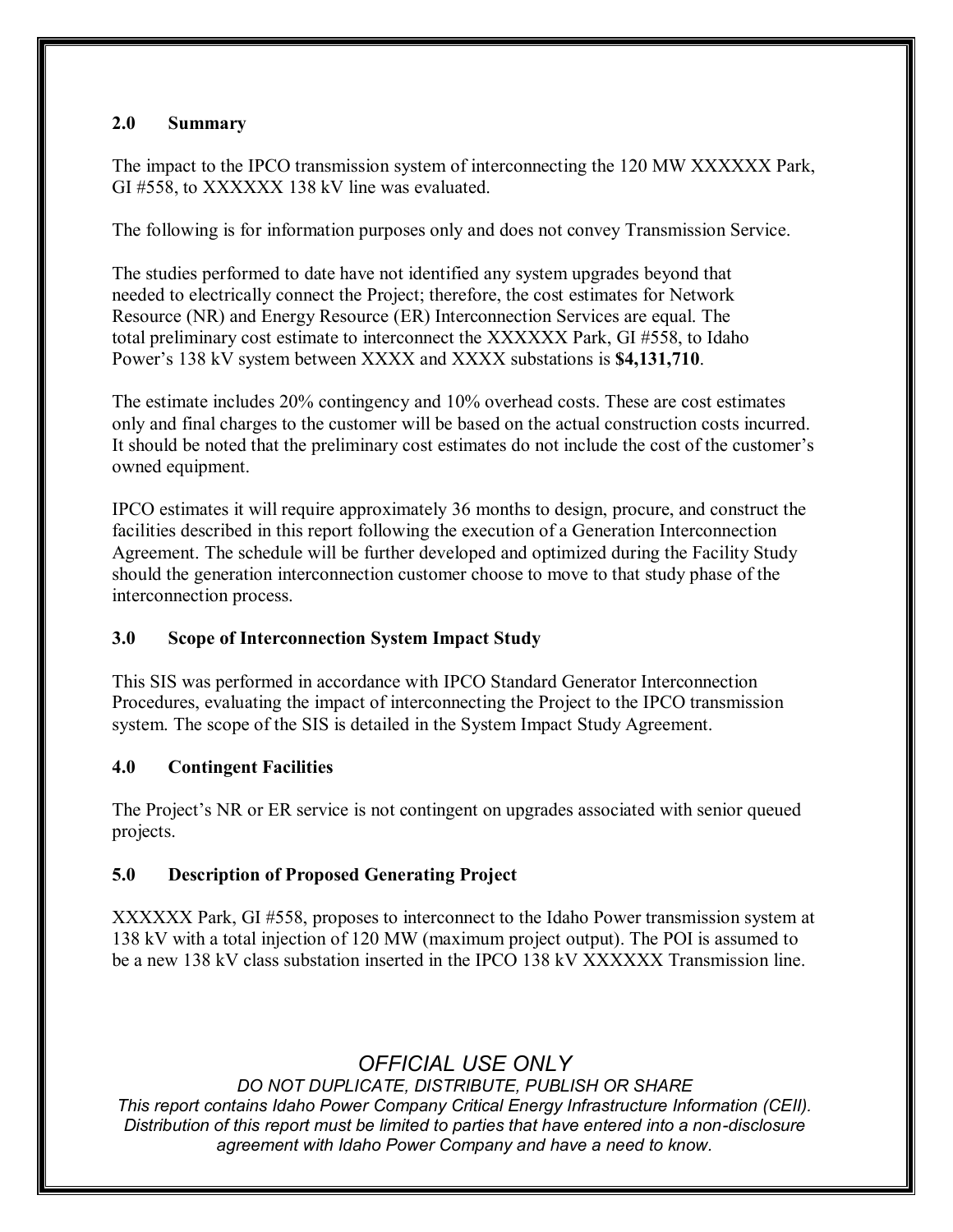| <b>Project Location</b>              | XXXX N, XXXXX W                     |
|--------------------------------------|-------------------------------------|
| <b>Number and Type of Generators</b> | Solar Photovoltaic, XXXX,           |
|                                      | Quantity = $31$                     |
| Individual Generator Nameplate       | 3981 kW                             |
| <b>Rating</b>                        |                                     |
| <b>Total Output Power Rating</b>     | 119,669 kWac                        |
|                                      |                                     |
| <b>Rated Power Factor</b>            | $0.9$ Leading / 0.9 Lagging         |
| <b>New Step-Up Transformer</b>       | 145 MVA, 3-phase, 138/34.5/13.8 kV, |
|                                      | $Z = 8\%$ on 87 MVA base            |
| <b>Interconnection Voltage</b>       | 138 kV                              |

### **Table 1: Project Specifications**

### <span id="page-4-0"></span>**6.0 Description of Substation/Transmission Facilities**

The XXXXXX Park, GI #558, interconnection to the XXXXXX 138 kV line was studied in this SIS. The Project is located adjacent to the proposed POI.

Power flow analysis indicated that the Project's full output of 120 MW can be interconnected at the POI. The only local transmission system improvement required will be the new 138 kV class substation for this project.

### <span id="page-4-1"></span>**6.1 Transmission Line Facilities**

The Project will be inserted in the XXXX-XXXX section of the XXXXXX 138 kV line. The POI will be the 138 kV breaker on the high side of the Project 138/34.5 kV transformer.

### <span id="page-4-2"></span>**6.2 Substation Facilities**

A new 138/34.5 kV substation will need to be constructed adjacent to the existing XXXX-XXXX 138 kV line section. IPCO will break the line adjacent to the substation and terminate the line sections in the substation as two individual lines in a manner similar to Figure 1.

### *OFFICIAL USE ONLY*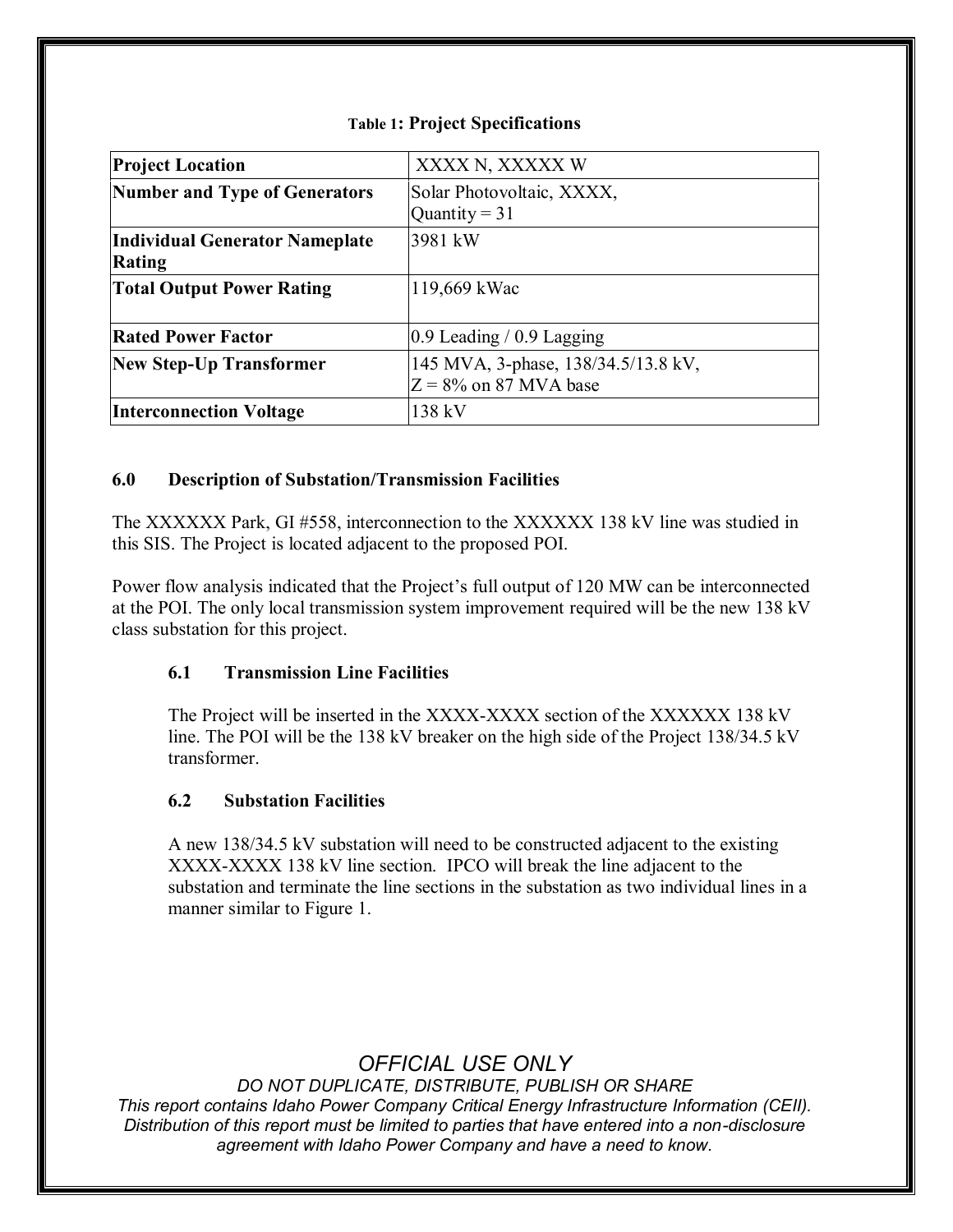#### **Figure 1 - Proposed interconnection station**

The new substation will consist of two 138 kV line terminals with associated protective relaying systems and a customer owned 138/34.5 kV transformer. The POI will be the 138 kV breaker on the high side of the 138/34.5 kV transformer.

### <span id="page-5-0"></span>**6.3 Grounding Requirements**

The proposed 138/34.5 kV Wye-Grounded/Wye-Grounded with Delta Tertiary station transformer specified in the Idaho Large Generator Interconnection Request for XXXXXX Park, GI #558, should provide an adequate ground source for transmission line protection/relaying.

Grounding requirements and acceptability criteria are found in Appendix A.

### *OFFICIAL USE ONLY*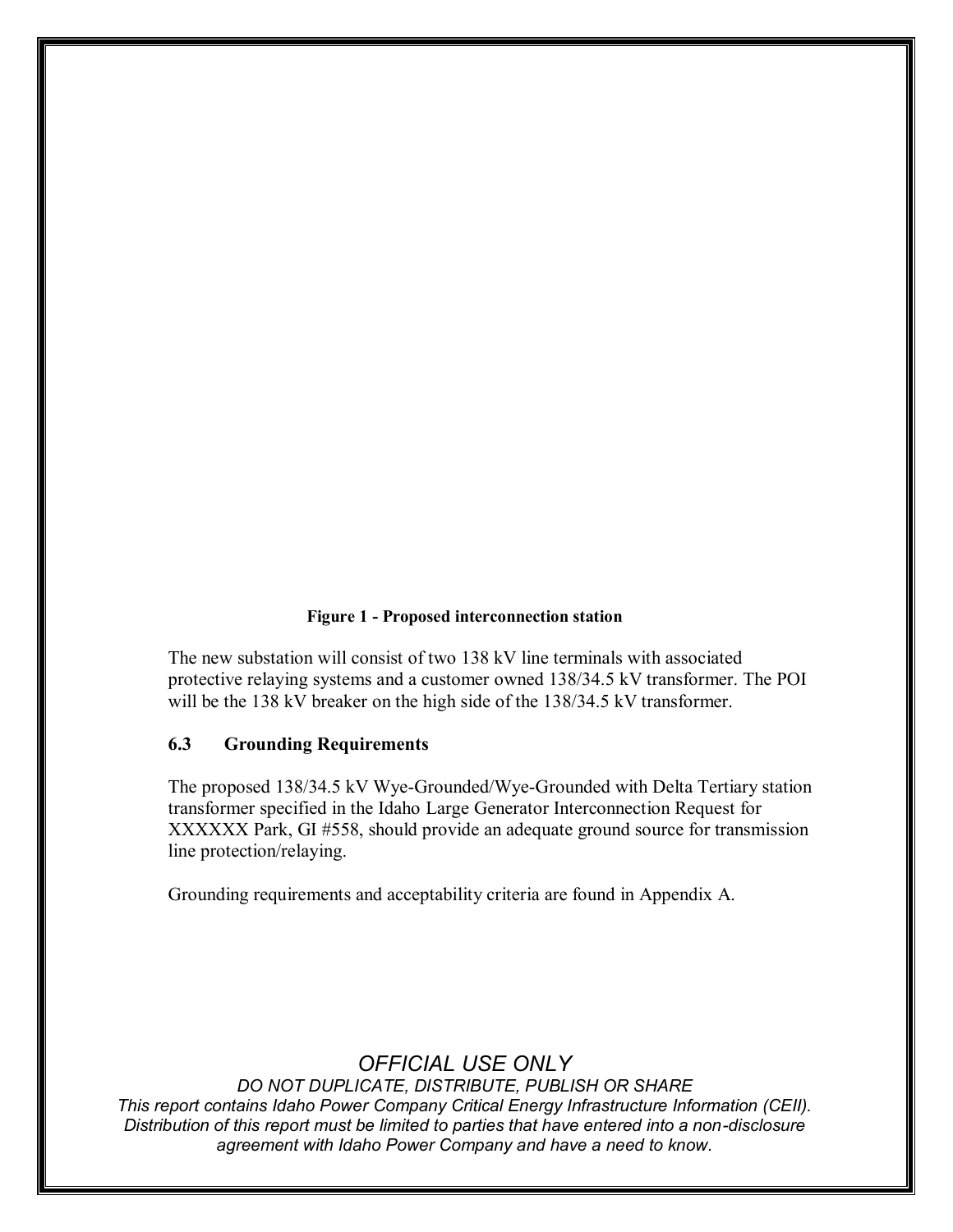### <span id="page-6-0"></span>**6.4 System Protection Assessment**

Short Circuit details at approximate interconnect location:

Fault current contribution: the rated fault current contribution from GI #558 (as per the interconnection request) is rated at 1.00 p.u. of full load current. For a 120 MVA array this would equal 1200 amps at 138 kV, and 3000 amps at 34.5 kV. Fault current contributions from the IPCO system to the GI Project #558 buses are as follows:

Single line-to-ground (SLG) fault on the  $138kV$  bus POI =  $12204.1$  amps, 3 phase fault on the  $138kV$  bus =  $12323.4$  amps

Single line-to-ground (SLG) fault on the  $138kV$  XXXX bus =  $18204.7$  amps, 3 phase fault on the  $138kV$  XXXX bus =  $17008.5$  amps

Single line-to-ground (SLG) fault on the 138kV XXXX bus = 9500.7 amps, 3 phase fault on the  $138kV$  XXXX bus = 9840 amps

IPCO does not anticipate that the fault current contribution will exceed any existing circuit breaker interrupter ratings.

Due to the number of generation sources in the Project area, two circuit breakers will be required in order to meet IPCO electrical system protection requirements.

### <span id="page-6-1"></span>**6.5 Description of Distribution Facilities**

No distribution facilities are directly impacted by this project.

### <span id="page-6-2"></span>**6.6 Network Resource and Energy Resource Cost Estimate**

The following upgrades will be required to facilitate the interconnection of XXXXXX, GI #558:

- Construct a 138 kV substation
- Install one 138 kV power circuit breaker with associated protection systems for the transmission lines.
- Install generation interconnection package at the POI. This includes one 138 kV power circuit breaker, an SEL-421 protective relay, which requires 3-phase potential transformers (PTs), 3-phase current transformers (CTs), SCADA and remote connectivity.
- Line work to break existing 138 kV line and terminate at substation.
- Note that this cost estimate does not include the cost of the customer's equipment/facilities or required communication circuits.
- These are estimated costs only and final charges to the customer will be based on the actual construction costs incurred.

## *OFFICIAL USE ONLY*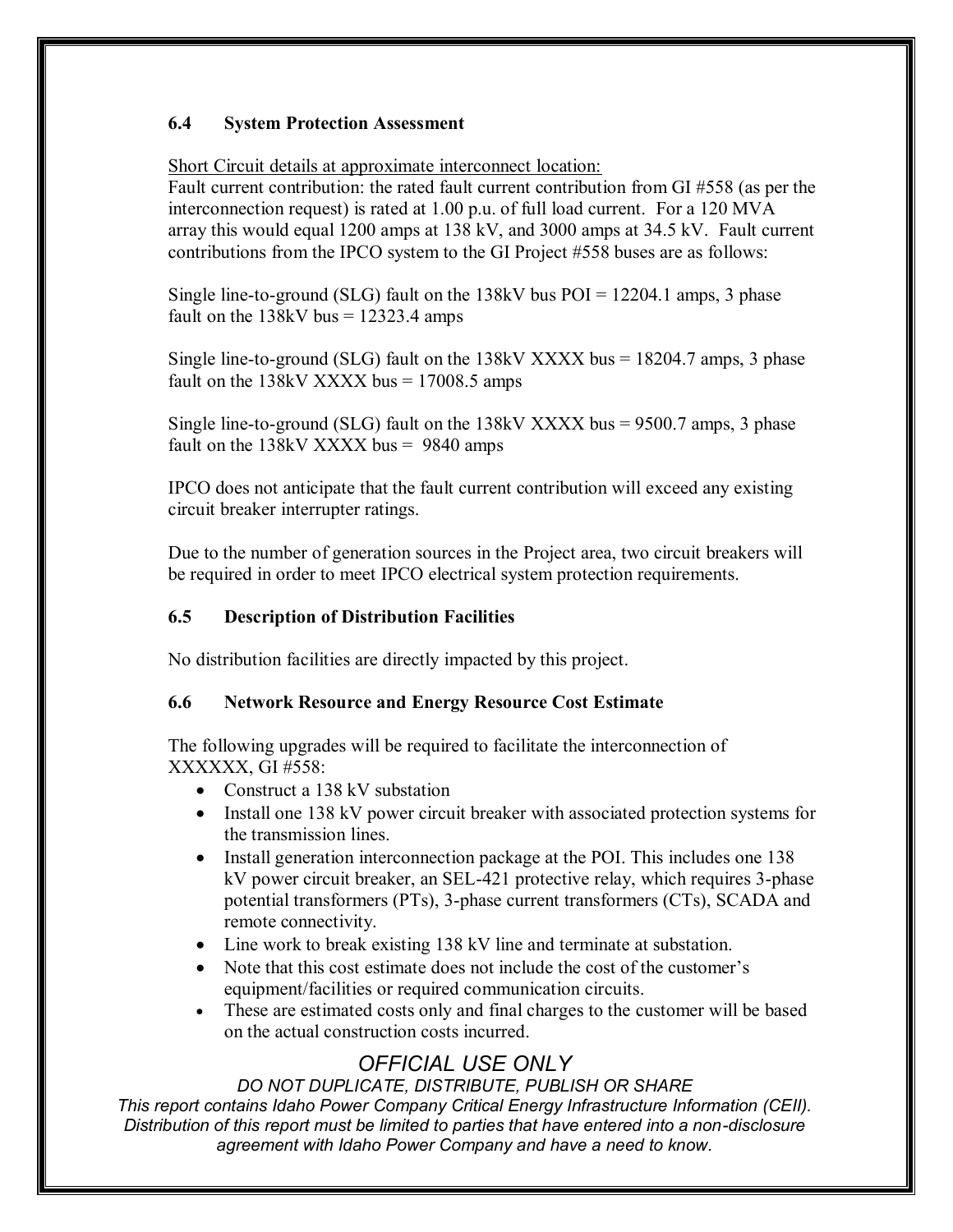#### **Table 2: Conceptual Cost Estimate**

| <b>Item of Work</b>                                       | <b>Estimate</b> |  |  |  |
|-----------------------------------------------------------|-----------------|--|--|--|
| Substation construction and Generation                    |                 |  |  |  |
| interconnection and protection package                    | \$2,976,702     |  |  |  |
| Transmission upgrades                                     | <b>TBD</b>      |  |  |  |
| Unloaded costs                                            | \$2,976,702     |  |  |  |
| Contingency $20\%$ (1)                                    | \$779,398       |  |  |  |
| Total unloaded costs                                      | \$3,756,100     |  |  |  |
| Overheads $(2)$                                           | \$375,610       |  |  |  |
| Total loaded costs                                        | \$4,131,710     |  |  |  |
| $Total Canaam$ and $Cost$ Estimate in 2010 dellarge $(2)$ |                 |  |  |  |

**Total Conceptual-level Cost Estimate in 2019 dollars** (3)

(1) Contingency is added to cover the unforeseen costs in the estimate. These costs can include unidentified design components, material cost increases, labor estimate shortfalls, etc.

(2) Overhead costs cover the indirect costs associated with the Project.

(3) This cost estimate includes direct equipment, material, labor, overheads, and contingency as shown.

The cost estimates include direct equipment and installation labor costs, indirect labor costs and general overheads, and a contingency allowance. These are cost estimates only and final charges to the customer will be based on the actual construction costs incurred. It should be noted that the preliminary cost estimates do not include the cost of the customer's owned equipment.

#### <span id="page-7-0"></span>**7.0 Transient Stability Analysis**

The WECC 2021 Light Winter operating case modified to increase WECC Path 17 to its limit and PowerWorld Simulator version 21 analysis tool were used to perform the transient stability analysis.

When studied the plant controllers were set to control to the 138 kV POI. The results showed no transient stability violations. The developer should validate their dynamic modeling data. It is the responsibility (per NERC Standards) of the Generator Owner to ensure the modeling data utilized accurately reflects inverter operations, and to provide updates to IPCO if testing or real-time observations indicate a need.

### *OFFICIAL USE ONLY*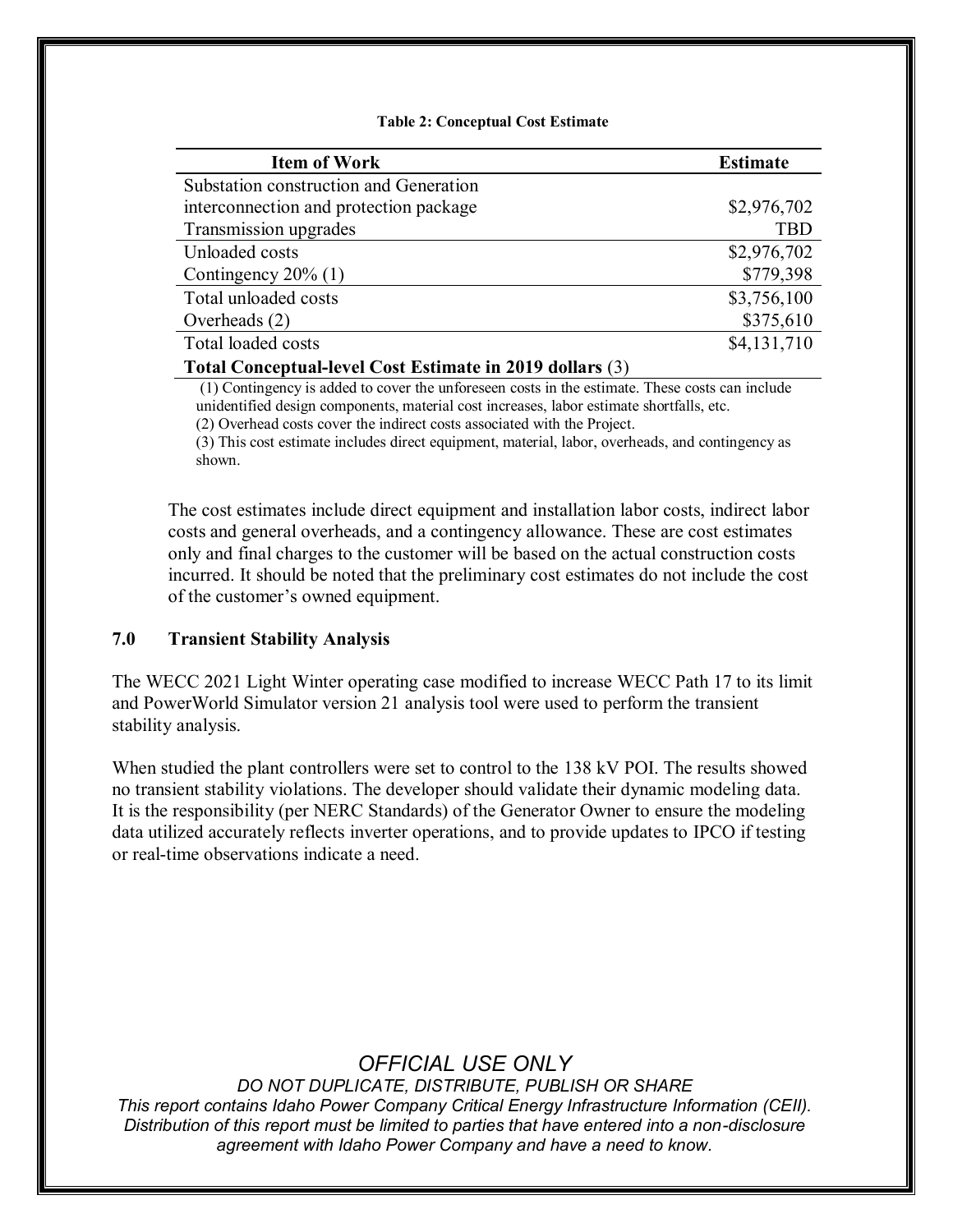### <span id="page-8-0"></span>**8.0 Description of Operating Requirements**

It is the Project's responsibility to provide the reactive power capability to provide at a minimum a power factor operating range of 0.95 leading (absorbing) to 0.95 lagging (supplying) at the POI over the range of real power output. At full output of 120 MW, the Project would need to be able to provide approximately +/- 39.5 MVAr reactive support at the POI. If the proposed inverters cannot supply the +/-39.5 MVAr reactive power required at the POI plus that which is consumed by the Project's own facilities, the Project will be required to install additional XXXX reactive. The Project has not supplied sufficient detail of its collector system to evaluate the need for additional XXXX reactive.

GI #558will be required to control voltage in accordance with a voltage schedule as provided by Idaho Power Grid Operations.

The Project is required to comply with the applicable Voltage and Current Distortion Limits found in IEEE Standard 519-1992 *IEEE Recommended Practices and Requirements for Harmonic Control in Electrical Power Systems*.

Installation of phasor measurement unit devices at the POI and maintenance costs associated with communication circuits needed to stream PMU data will also be required to be provided to interconnect GI #558. The specific costs associated with IPCO requirements for interconnection customers with aggregate facilities larger than 20 MW to provide PMU data to IPCO will be identified in the Facility Study should the generation interconnection customer choose to proceed to that phase of the interconnection process. Also, it may be beneficial for XXXXXX, LLC, for their own modeling compliance requirements, to install additional PMU devices at their facilities to monitor the generations sources separately.

### <span id="page-8-1"></span>**9.0 Conclusion**

Interconnection requirements, detailed in Section 6.6, are required to interconnect the Project as either a NR or ER Interconnection Service.

The requested interconnection of the XXXXXX Park, GI #558, to Idaho Power's system was studied.

The results of this study work confirm that GI #558 can be interconnected to the existing IPCO transmission system. The results from the power flow analysis and short-circuit analysis confirm that the interconnection of the Project will have a negligible impact.

Generator interconnection service (either as an Energy Resource or a Network Resource) does not in any way convey any right to deliver electricity to any specific customer or point of delivery.

## *OFFICIAL USE ONLY*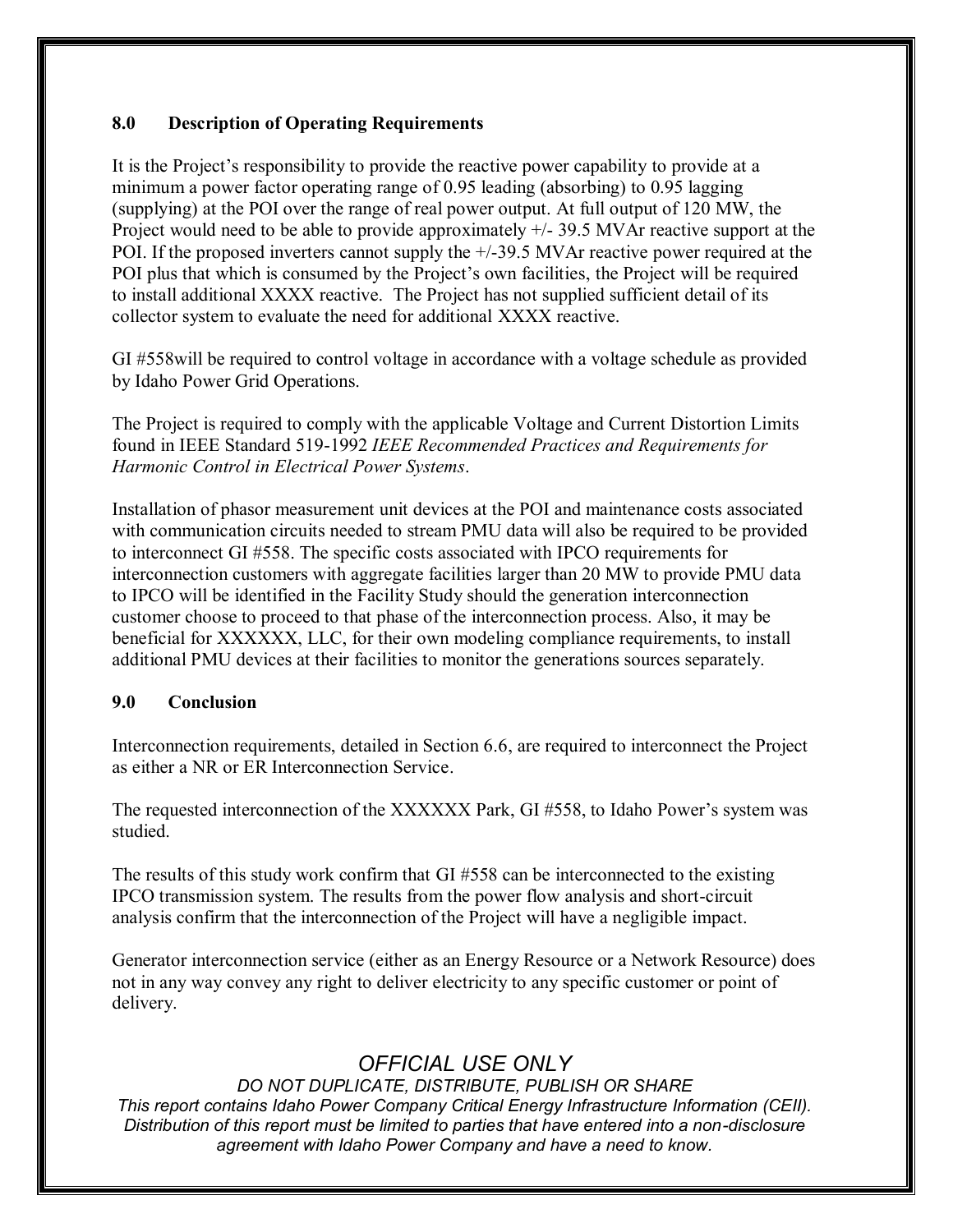### **APPENDIX A**

### <span id="page-9-1"></span><span id="page-9-0"></span>**A-1.0 Method of Study**

The System Impact Study plan inserts the Project up to the maximum requested injection into the selected Western Electric Coordinating Council (WECC) power flow case(s) and then, using PowerWorld Simulator or GE Positive Sequence Load Flow (PSLF) analysis tool, the impacts of the new resource on the IPCO transmission system (lines, transformers, etc.) within the study area are analyzed. The WECC and IPCO reliability criteria and IPCO operating procedures were used to determine the acceptability of the configurations considered. For distribution feeder analysis, IPCO utilizes Advantica SynerGEE Software.

### <span id="page-9-2"></span>**A-2.0 Acceptability Criteria**

The following acceptability criteria were used in the power flow analysis to determine under which system configuration modifications may be required:

The continuous rating of equipment is assumed to be the normal thermal rating of the equipment. This rating will be as determined by the manufacturer of the equipment or as determined by IPCO. Less than or equal to 100% of continuous rating is acceptable.

IPCO Voltage Operating Guidelines were used to determine voltage requirements on the system. These state, in part, that distribution voltages, under normal operating conditions, are to be maintained within plus or minus  $5\%$  (0.05 per unit) of nominal everywhere on the feeder. Therefore, voltages greater than or equal to 0.95 pu voltage and less than or equal to 1.05 pu voltage are acceptable.

Voltage flicker during starting or stopping the generator is limited to 5% as measured at the point of interconnection, per Idaho Power's T&D Advisory Information Manual.

Idaho Power's Reliability Criteria for System Planning was used to determine proper transmission system operation.

All customer generation must meet IEEE 519 and ANSI C84.1 Standards.

All other applicable national and IPCO standards and prudent utility practices were used to determine the acceptability of the configurations considered.

The stable operation of the system requires an adequate supply of volt-amperes

### *OFFICIAL USE ONLY*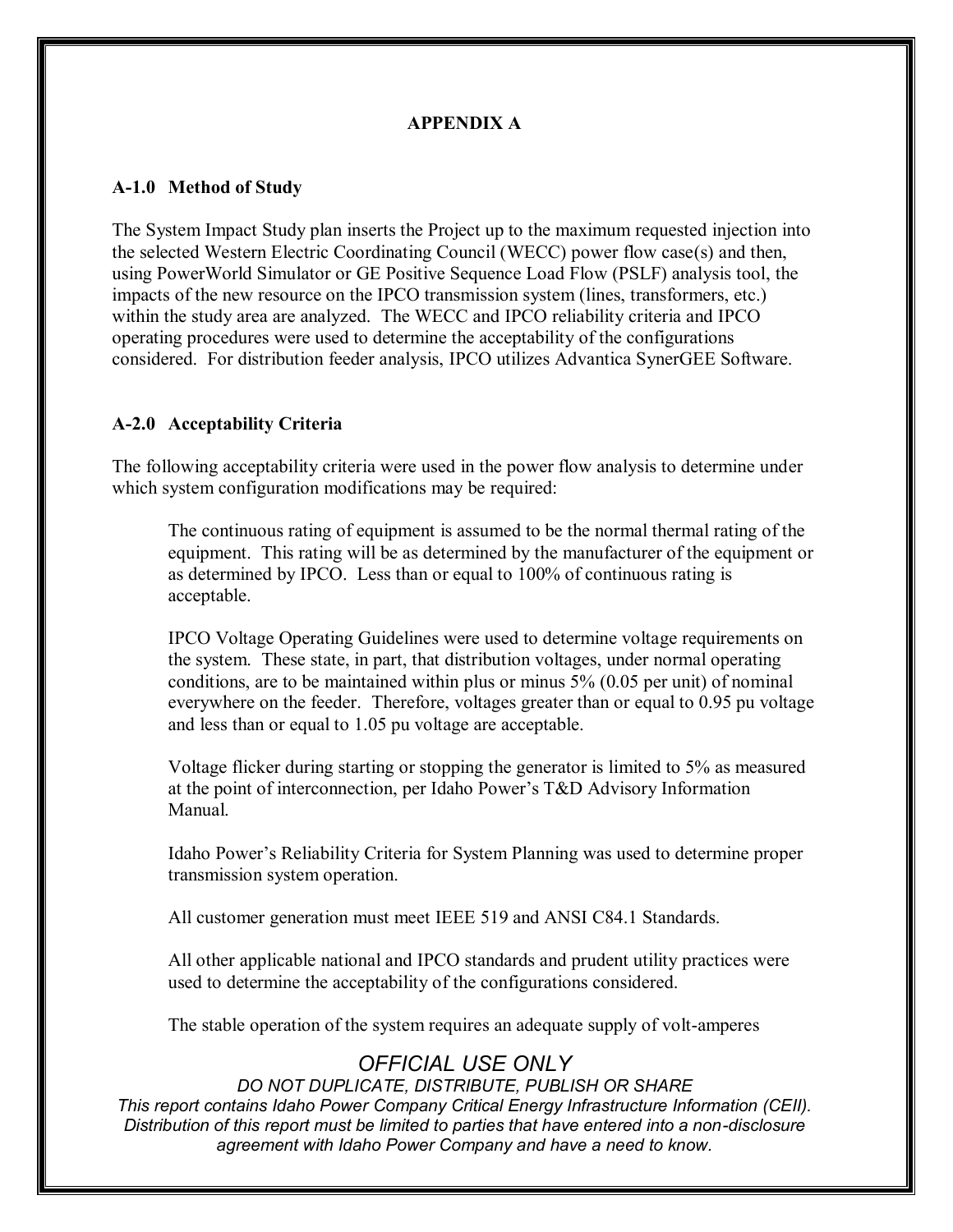reactive (VAr) to maintain a stable voltage profile under both steady-state and dynamic system conditions. An inadequate supply of VArs will result in voltage decay or even collapse under the worst conditions.

Equipment/line/path ratings used will be those that are in use at the time of the study or that are represented by IPCO upgrade projects that are either currently under construction or whose budgets have been approved for construction soon. All other potential future ratings are outside the scope of this study. Future transmission changes may, however, affect current facility ratings used in the study.

### <span id="page-10-0"></span>**A-3.0 Electrical System Protection Guidance**

IPCO requires electrical system protection per Requirements for Generation Interconnections found on the Idaho Power Web site,

**<http://www.idahopower.com/pdfs/BusinessToBusiness/facilityRequirements.pdf>**

### *OFFICIAL USE ONLY*